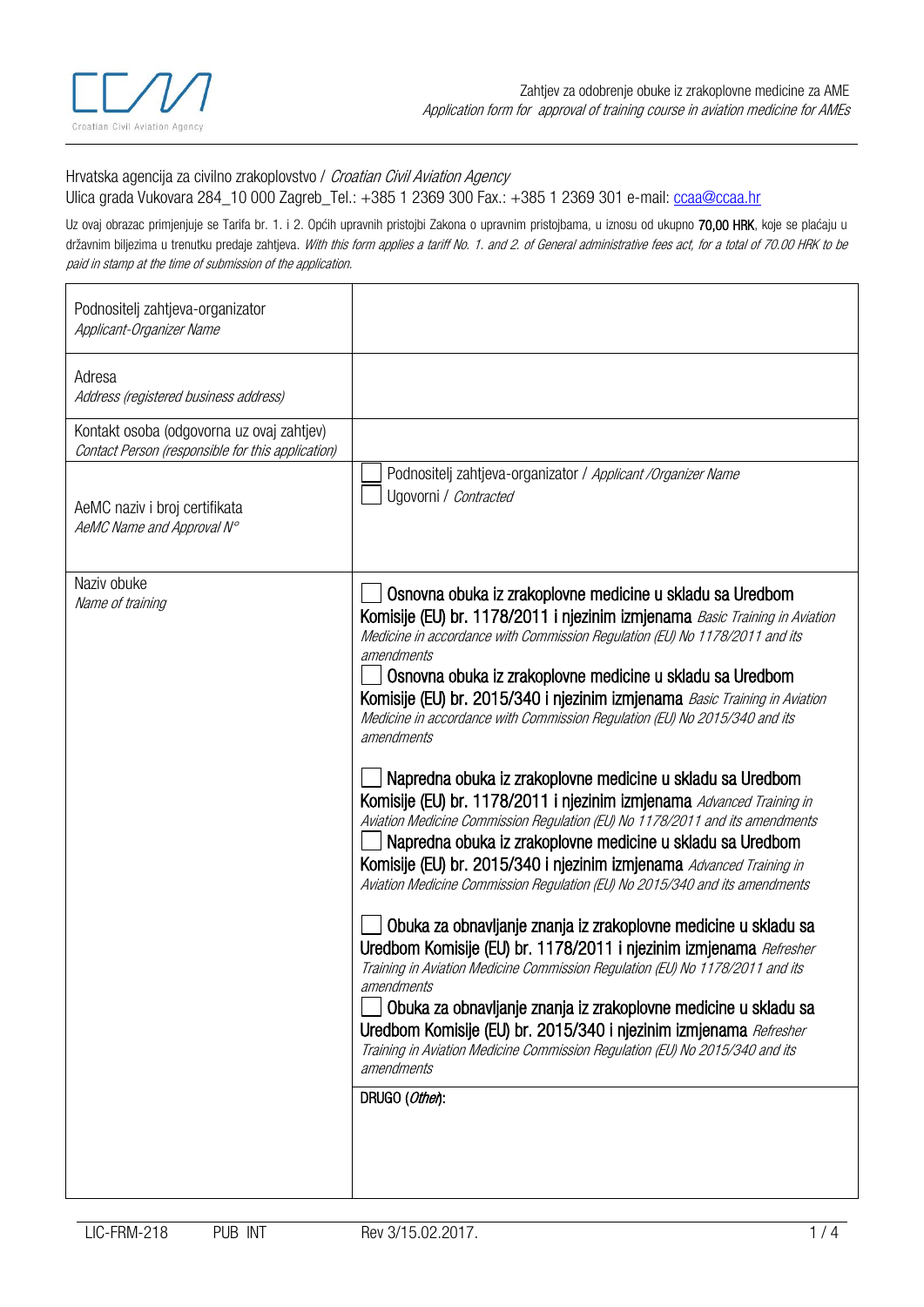

| Jezik                                                                             |  |                                                                                                                   |  |  |  |  |
|-----------------------------------------------------------------------------------|--|-------------------------------------------------------------------------------------------------------------------|--|--|--|--|
| Language                                                                          |  |                                                                                                                   |  |  |  |  |
| Ugovor sa Hrvatskom liječničkom komorom                                           |  |                                                                                                                   |  |  |  |  |
| The contract with the Croatian Medical Chamber                                    |  |                                                                                                                   |  |  |  |  |
| Organizator/Poktretač                                                             |  |                                                                                                                   |  |  |  |  |
| Organizer/Promotor                                                                |  |                                                                                                                   |  |  |  |  |
|                                                                                   |  |                                                                                                                   |  |  |  |  |
| Voditelj obuke                                                                    |  |                                                                                                                   |  |  |  |  |
| Head of training                                                                  |  |                                                                                                                   |  |  |  |  |
| Obuka će se provoditi                                                             |  |                                                                                                                   |  |  |  |  |
| The training will be conducted                                                    |  | jednokratno / once<br>kontinuirano / continuously                                                                 |  |  |  |  |
| Planirani početak obuke ili termini                                               |  |                                                                                                                   |  |  |  |  |
| Intended commencement of training on                                              |  |                                                                                                                   |  |  |  |  |
| Planirani broj polaznika                                                          |  |                                                                                                                   |  |  |  |  |
| Intended number of participants                                                   |  |                                                                                                                   |  |  |  |  |
| Trajanje obuke                                                                    |  |                                                                                                                   |  |  |  |  |
| Course duration                                                                   |  |                                                                                                                   |  |  |  |  |
|                                                                                   |  |                                                                                                                   |  |  |  |  |
| Detalji teorijske obuke (Details on theoretical training (classroom environment)) |  |                                                                                                                   |  |  |  |  |
|                                                                                   |  |                                                                                                                   |  |  |  |  |
|                                                                                   |  |                                                                                                                   |  |  |  |  |
|                                                                                   |  |                                                                                                                   |  |  |  |  |
| Lokacija (Location)                                                               |  |                                                                                                                   |  |  |  |  |
|                                                                                   |  |                                                                                                                   |  |  |  |  |
| Detalji praktične obuke (Details on practical training)                           |  |                                                                                                                   |  |  |  |  |
|                                                                                   |  |                                                                                                                   |  |  |  |  |
|                                                                                   |  |                                                                                                                   |  |  |  |  |
|                                                                                   |  |                                                                                                                   |  |  |  |  |
|                                                                                   |  |                                                                                                                   |  |  |  |  |
|                                                                                   |  |                                                                                                                   |  |  |  |  |
| Lokacija (Location)                                                               |  |                                                                                                                   |  |  |  |  |
|                                                                                   |  |                                                                                                                   |  |  |  |  |
| Imena predavača/demonstratora/instruktora (Ispunite Dodatak I)                    |  |                                                                                                                   |  |  |  |  |
| Name of lecturers/demonstrators/ instructors (Use Annex I)                        |  |                                                                                                                   |  |  |  |  |
| Preporučeni administrativni dokumenti koje je potrebno predati uz zahtjev:        |  |                                                                                                                   |  |  |  |  |
| Proposed administration documents submitted with application:                     |  |                                                                                                                   |  |  |  |  |
|                                                                                   |  |                                                                                                                   |  |  |  |  |
| <b>Course Diary</b>                                                               |  | Syllabus. A listing of subjects, topics and main headings                                                         |  |  |  |  |
|                                                                                   |  | showing the instruction covered by a course.                                                                      |  |  |  |  |
| Course Attendance List                                                            |  | Training course syllabus must as minimum specify:<br>Course identification with description, Course title, Course |  |  |  |  |
|                                                                                   |  |                                                                                                                   |  |  |  |  |
|                                                                                   |  | number/code (if applicable), Course duration, Categories of                                                       |  |  |  |  |
| Certificate Distribution list                                                     |  |                                                                                                                   |  |  |  |  |
|                                                                                   |  | persons to be trained with student prerequisites, Training                                                        |  |  |  |  |
| Drugi dokumenti (nabroji) / Other Documents (list)                                |  | course aim, Training course objectives, Training methods,                                                         |  |  |  |  |
|                                                                                   |  | Training aids, Requirements for the trainers, Requirements for                                                    |  |  |  |  |
|                                                                                   |  | the attendees, Training Topics, Training record keeping                                                           |  |  |  |  |
|                                                                                   |  |                                                                                                                   |  |  |  |  |
|                                                                                   |  |                                                                                                                   |  |  |  |  |
|                                                                                   |  |                                                                                                                   |  |  |  |  |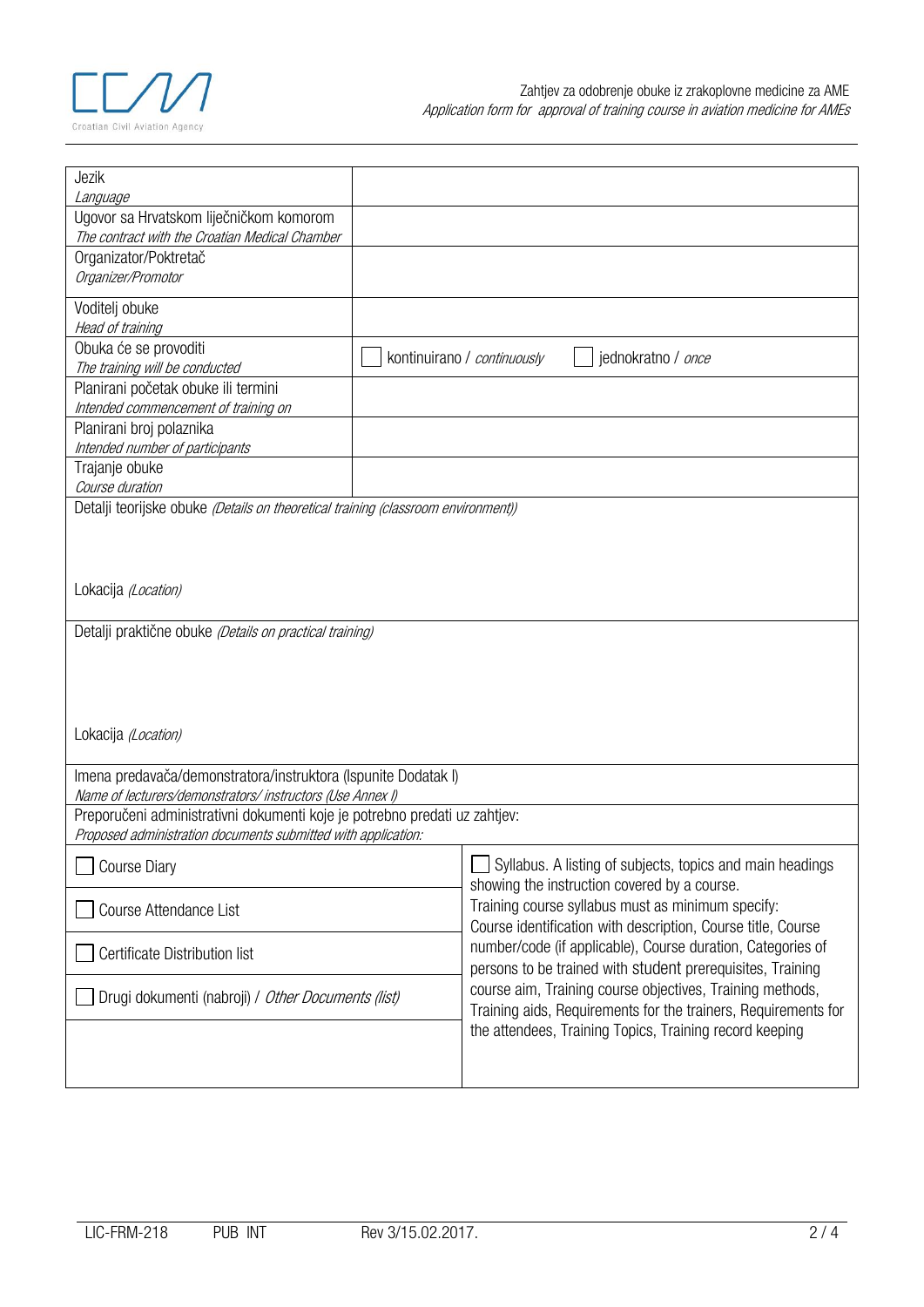

## Napomena / Notes

Navedite sve pojedinosti o alternativnim aranžmanima odvojeno. Please provide full details of alternative arrangements separately.

Izjava podnositelja zahtjeva / Applicant's declaration

Ja, dolje potpisani, u ime gore navedenog podnositelja zahtjeva izjavljujem da imam pravnu sposobnost za podnešenje ovog zahtjeva i da su sve informacije navedene u ovom zahtjevu točne i potpune. I, the undersigned, on behalf of the applicant identified in above declare that I have the legal capacity to submit this application and that all

information provided in this application form is correct and complete.

| morniquon provided in and application form to corroct and completer |                                        |           |  |  |  |  |
|---------------------------------------------------------------------|----------------------------------------|-----------|--|--|--|--|
| Datum/Mjesto                                                        | Ime i prezime odgovornog rukovoditelja | Potpis    |  |  |  |  |
| Date/Place                                                          | Name of Accountable Manager            | Signature |  |  |  |  |
|                                                                     |                                        |           |  |  |  |  |
|                                                                     |                                        |           |  |  |  |  |
|                                                                     |                                        |           |  |  |  |  |